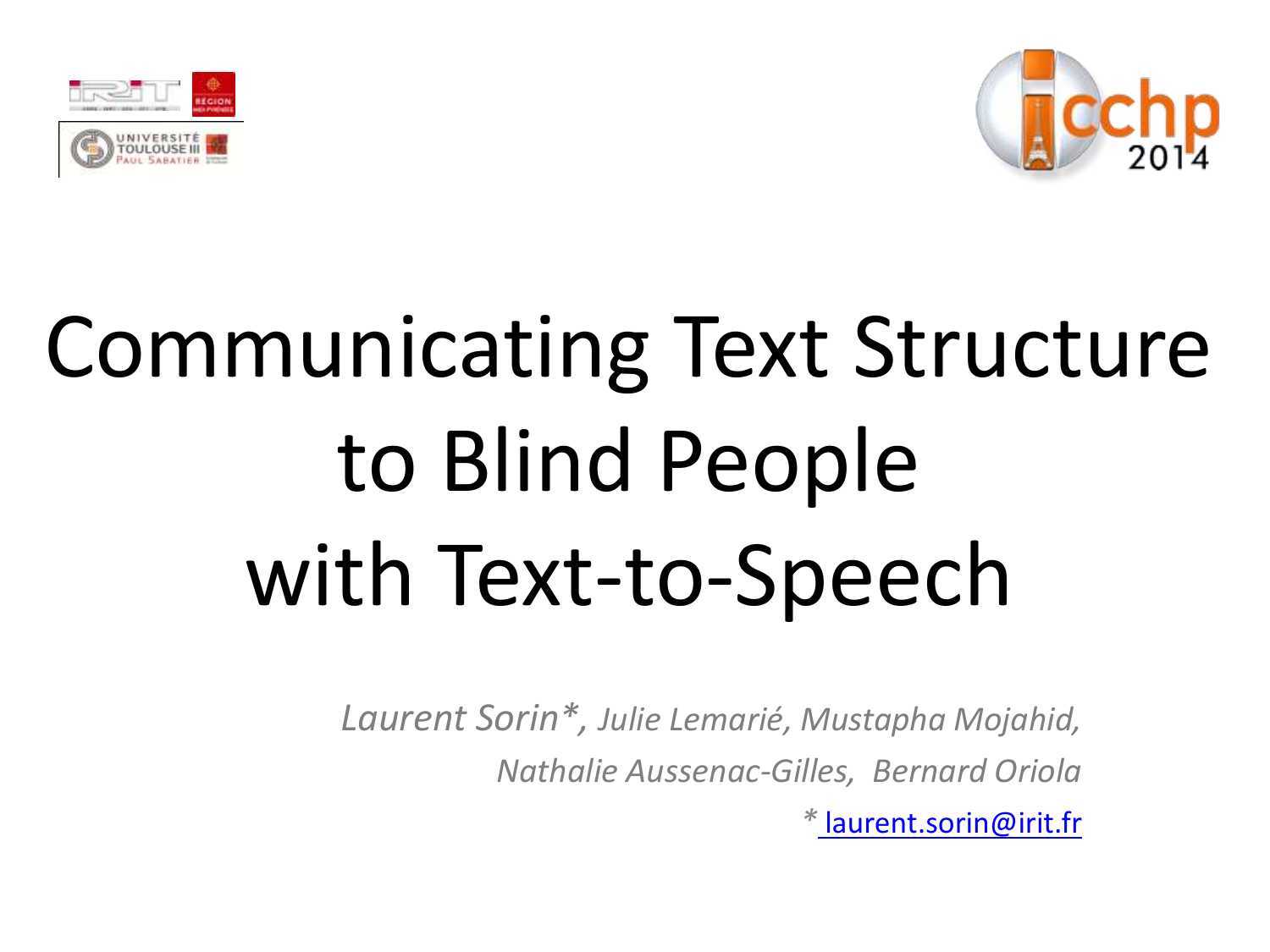#### 14th International Conference on Computers Helping People with Special Needs

July 09-11, 2014; Pre-Conference July 07-08, 2014 Université Paris 8 Vincennes-Saint-Denis; Saint-Denis; France

#### **Paper Submission**

The camera ready versions of full papers (max. 8 pages) and short papers (max. 4 pages) will be published with Springer Lecture Notes in Computer Science and will be presented and discussed in time slots of 20 minutes (full papers) or 10 minutes (short papers). Information on how to prepare the camera ready version of accepted contributions for the proceedings can be found at Springer Lecture Notes in Computer Science  $\mathbb{F}$ .



Registration to the conference by one author is mandatory!

#### **Submission of Camera Ready Papers**

- Camera ready papers have to be submitted till April 4, 2014. Please note, full papers must not have more than 8 pages, short papers not more than 4 pages. Information on how to prepare the camera ready version of your accepted contribution can be found at Springer Lecture Notes in Computer Science ®. The final submission must contain:
- The final LATEX source files or the doc file of the paper. Allowed extensions: tex, doc, docx, odt.
- The final paper. Only PDF allowed.
- A contact form (.txt file) giving the name and e-mail-address of the corresponding author.
- A copyright form, signed by one author on behalf of all of the authors of the paper. Only PDF allowed.

For the Springer Copyright Form P please use the following data: Title of the book: ICCHP 2014, Computers Helping People with Special Needs Volume Editor(s): Miesenberger, K.; Fels, D.; Archambault, D.; Penaz, P.; Zagler, W.;

In order to upload your paper, please log in to our Conference Management System. This system facilitates the document uploading.

Vari and God all the information to coacte risin Camera Dandy Danae following bttp://www.andonese.com/commuter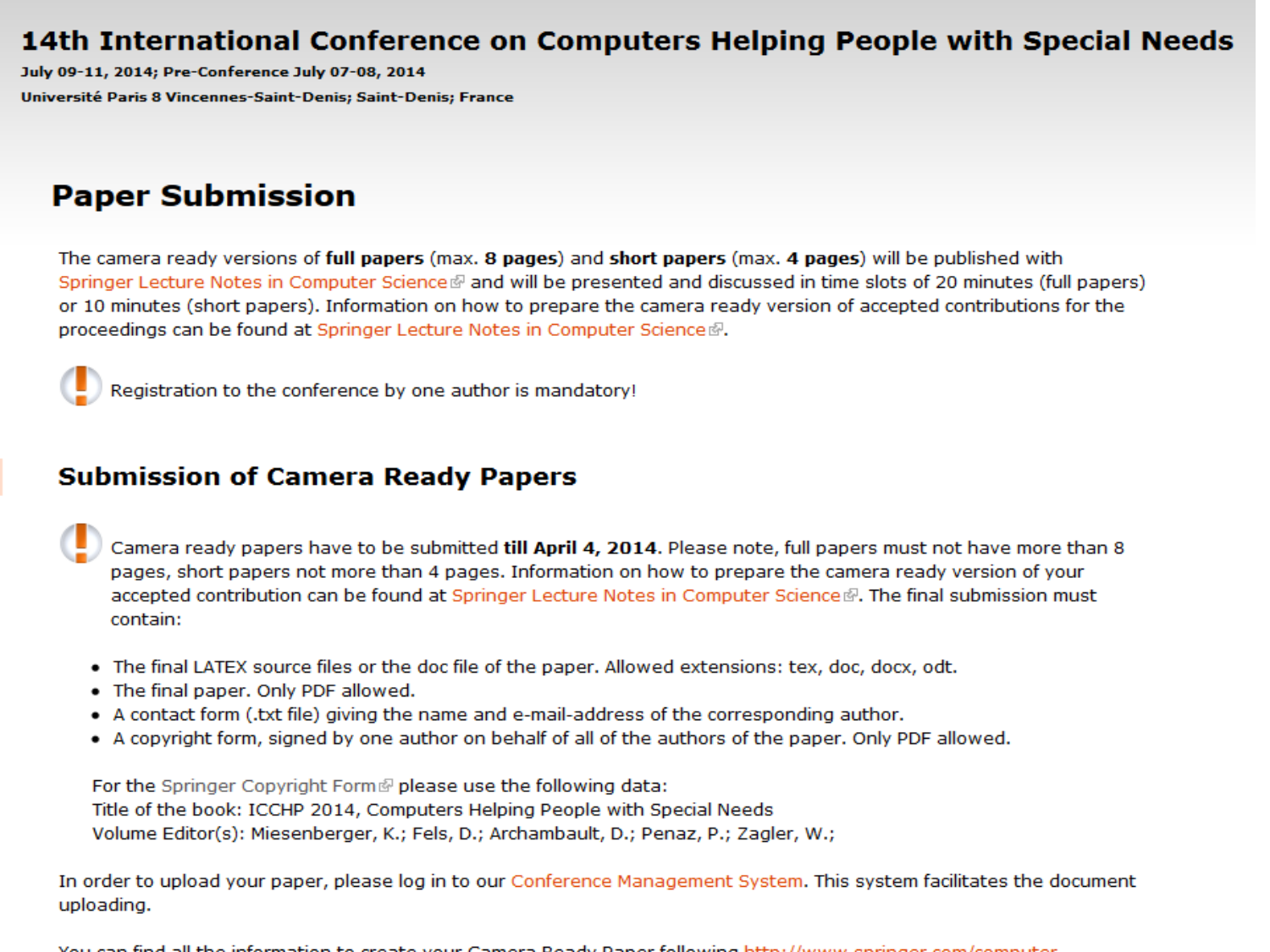14th International Conference on Computers Helping People with Special Needs July 09-11, 2014; Pre-Conference July 07-08, 2014 Université Paris 8 Vincennes-Saint-Denis; Saint-Denis; France Heading level 1. Paper Submission The camera ready versions of full papers (max. 8 pages) and short papers (max. 4 pages) will be published with Springer Lecture Notes in Computer Science and will be presented and discussed in time slots of 20 minutes (full papers) or 10 minutes (short papers). Information on how to prepare the camera ready version of accepted contributions for the proceedings can be found at Springer Lecture Notes in Computer Science. Registration to the conference by one author is mandatory! Heading level 1. Submission of Camera Ready Papers Camera ready papers have to be submitted till April 4, 2014. Please note, full papers must not have more than 8 pages, short papers not more than 4 pages. Information on how to prepare the camera ready version of your accepted contribution can be found at Springer Lecture Notes in Computer Science. The final submission must contain: The final LATEX source files or the doc file of the paper. Allowed extensions: tex, doc, docx, odt. The final paper. Only PDF allowed. A contact form (.txt file) giving the name and e-mail-address of the corresponding author. A copyright form, signed by one author on behalf of all of the authors of the paper. Only PDF allowed. For the Springer Copyright Form please use the following data: Title of the book: ICCHP 2014, Computers Helping People with Special Needs Volume Editor(s): Miesenberger, K.; Fels, D.; Archambault, D.; Penaz, P.; Zagler, W.; In order to upload your paper, please log in to our Conference Management System. This system facilitates the document uploading. You can find all the information to create your Camera Ready Paper following http://www.springer.com/computer/lncs?SGWID=0-164-6-793341-0.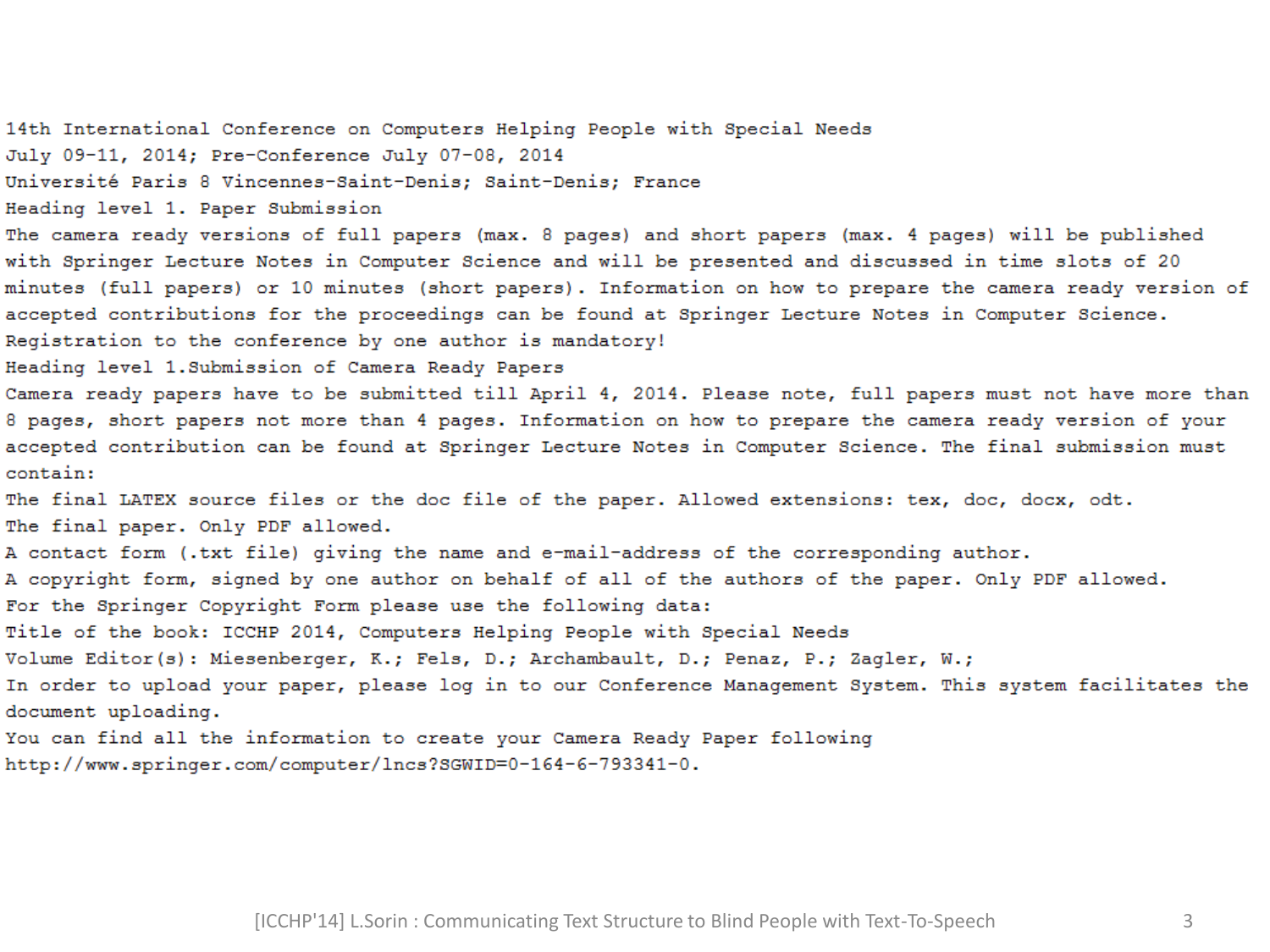### Text structure(s)



[Lemarié, 2012] Understanding How Headings Influence Text Processing

[ICCHP'14] L.Sorin: Communicating Text Structure to Blind People with Text-To-Speech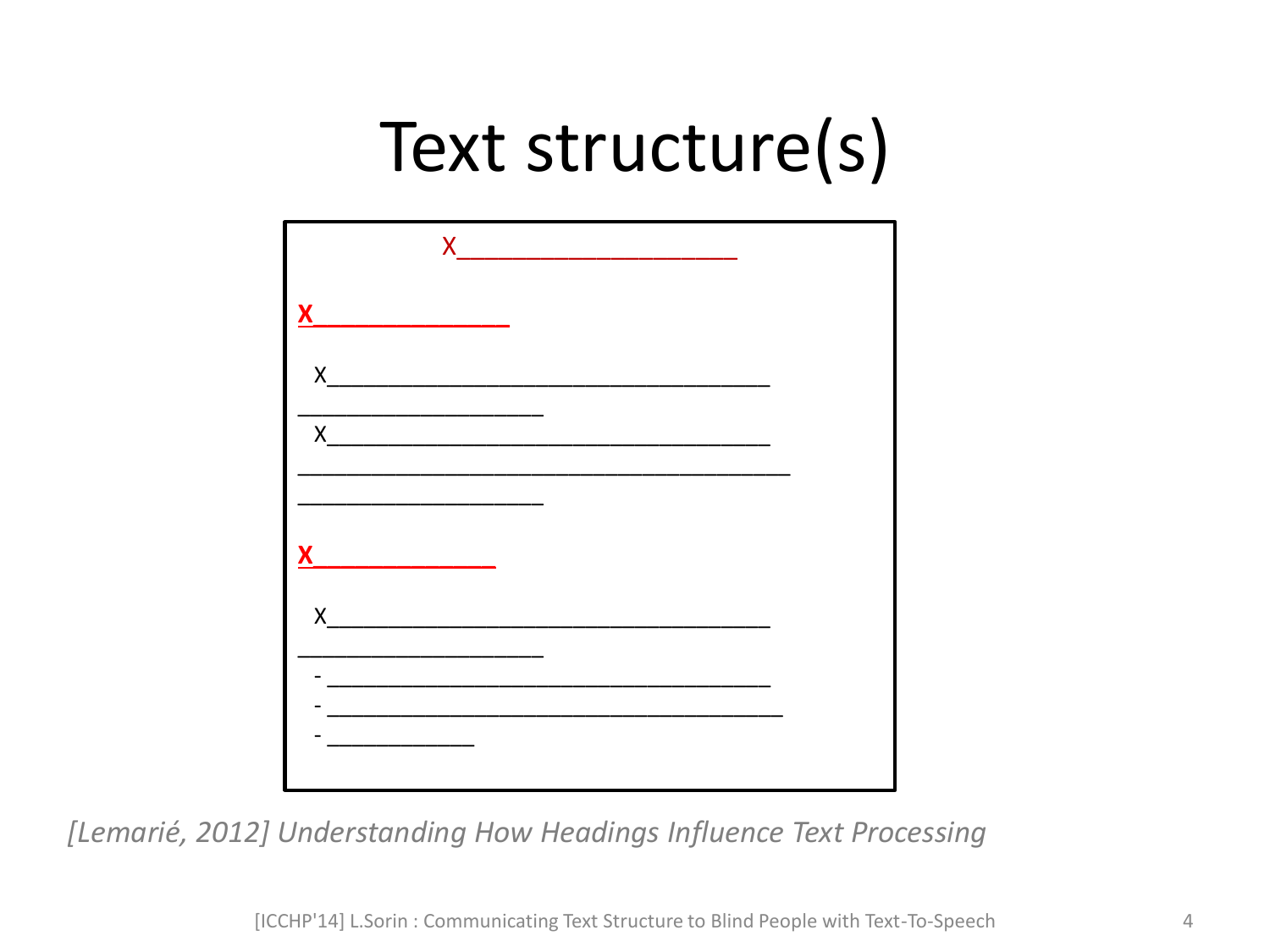# Headings restitution using Text-To-Speech

- Why Text-To-Speech (over braille terminals) ?  $\rightarrow$  Widely used
- With current documents readers a signaling sentence is added: *« heading level <1/2/3…> »* (TTS) *"Heading Level 1, My Heading"*

*vs.*

(Visual) *I. My Heading*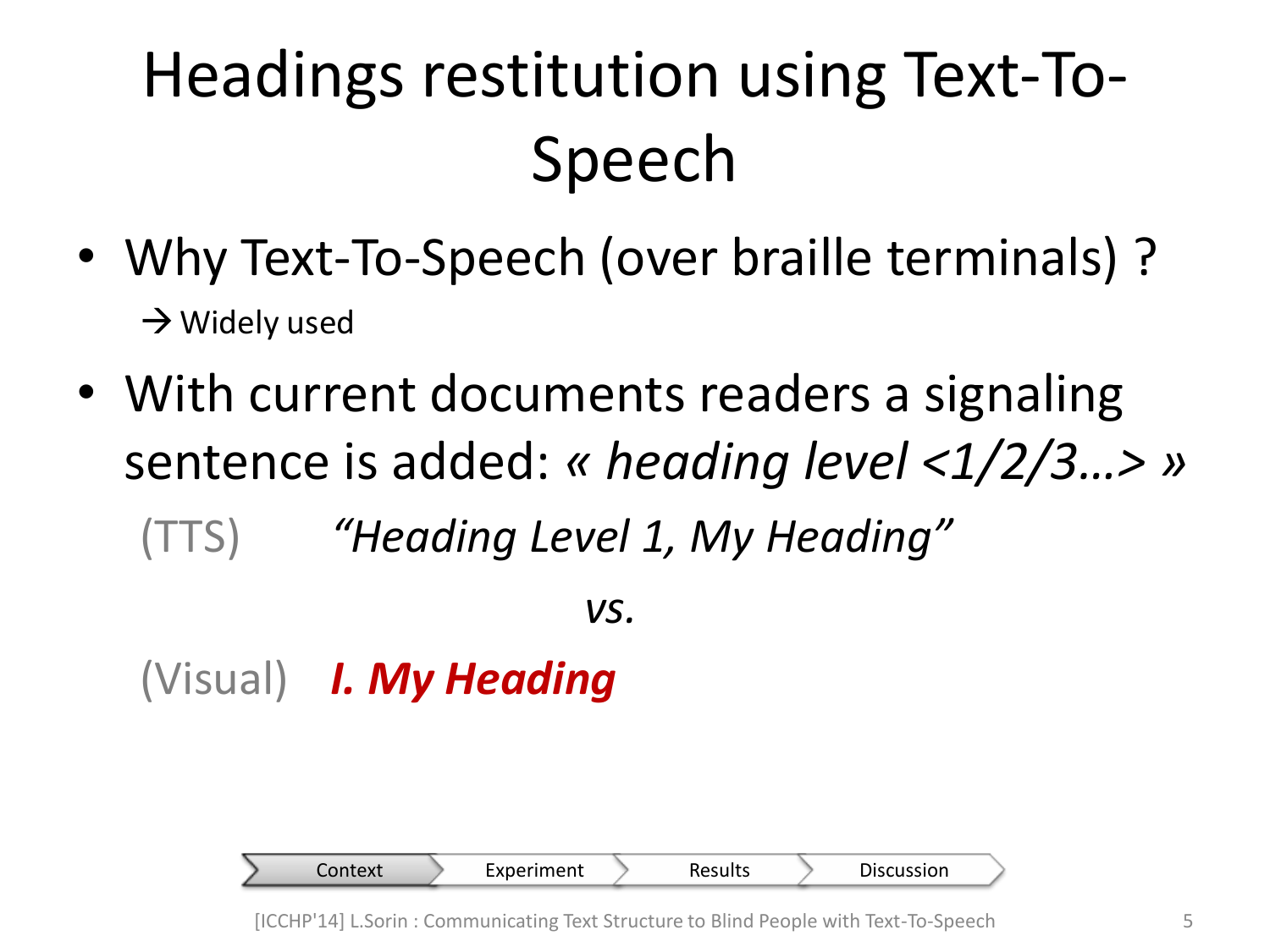# Headings restitution using Text-To-Speech

 $\rightarrow$  Hypothesis : when a text is read with TTS, signaling headings in non-verbal ways can improve their perception and therefore global comprehension

| Context: | Experiment | <b>Results</b> | Discussion |
|----------|------------|----------------|------------|
|          |            |                |            |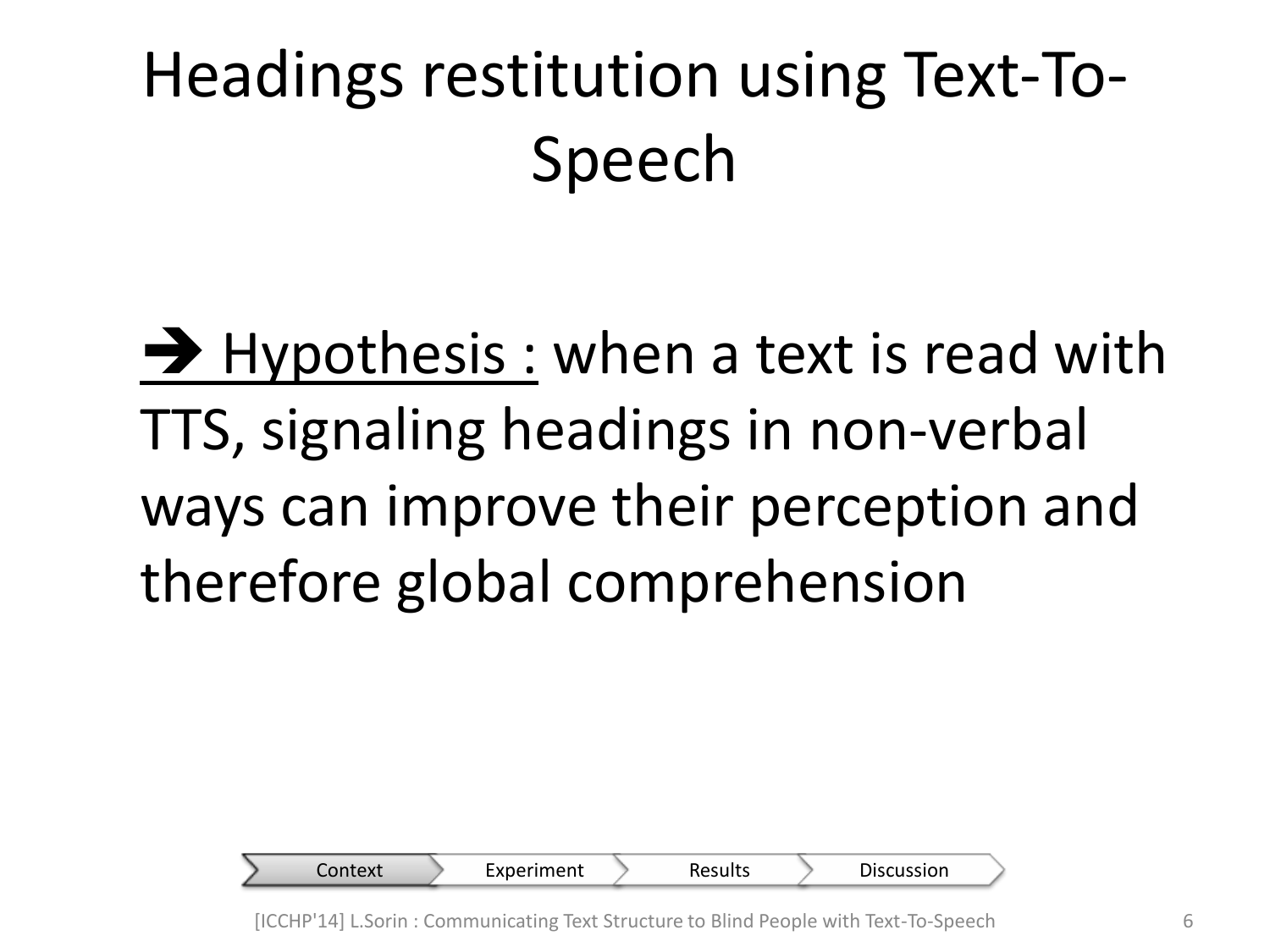# Experimental Design

- Two non-verbal ways of increasing titles salience for documents reading
	- A different voice
	- (simulated) Spatialized audio



- $\rightarrow$  Three conditions tested, including a control condition
- $\rightarrow$  Task : passive listening

Context > Experiment > Results > Discussion

[ICCHP'14] L.Sorin : Communicating Text Structure to Blind People with Text-To-Speech 7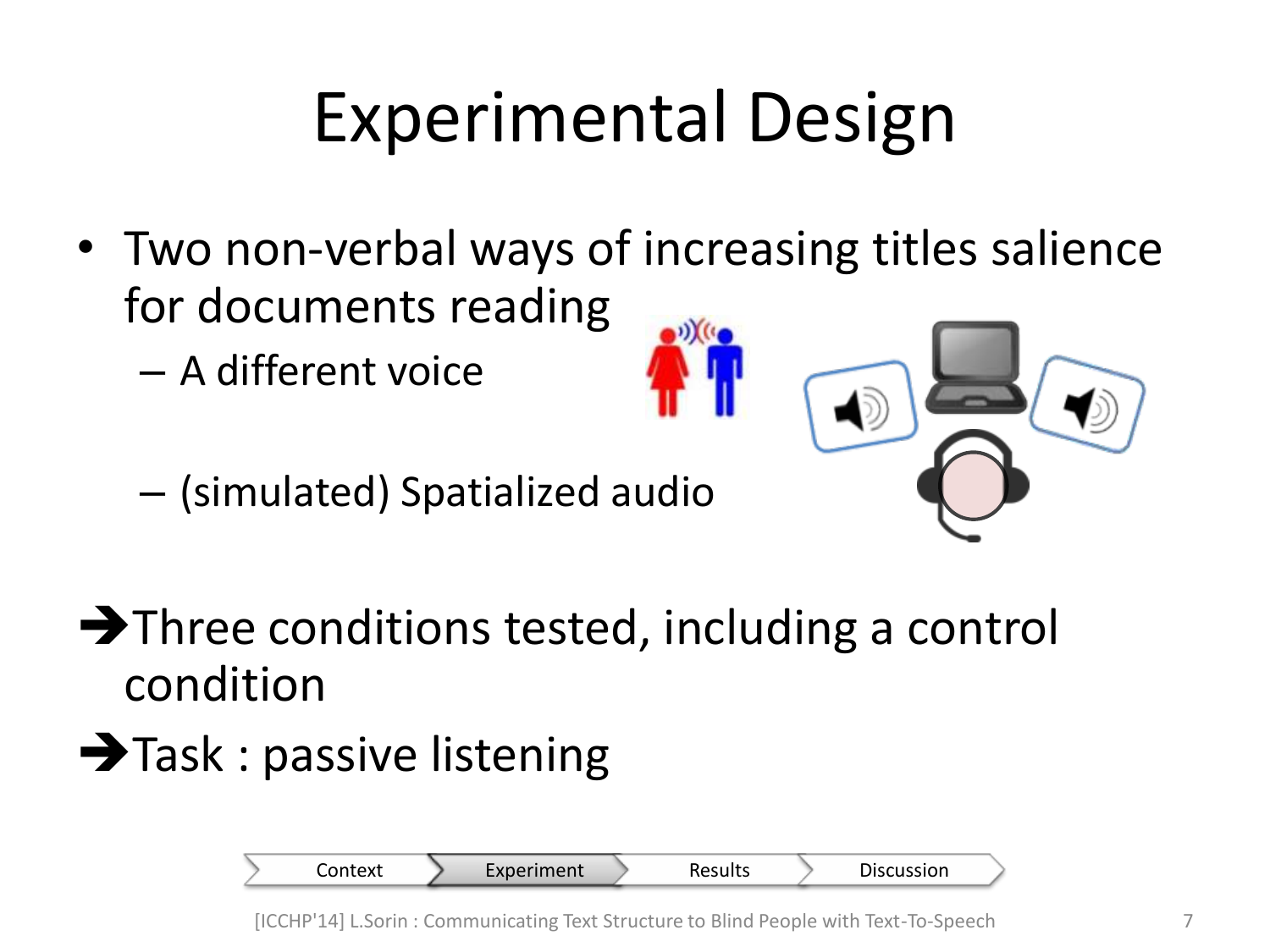# Population & materials

- 9 participants
	- Legally blind
	- Familiar with synthetic voices
- 3 expository texts
	- Topics : energy problems, energy solutions, firesafety
	- Two levels of headings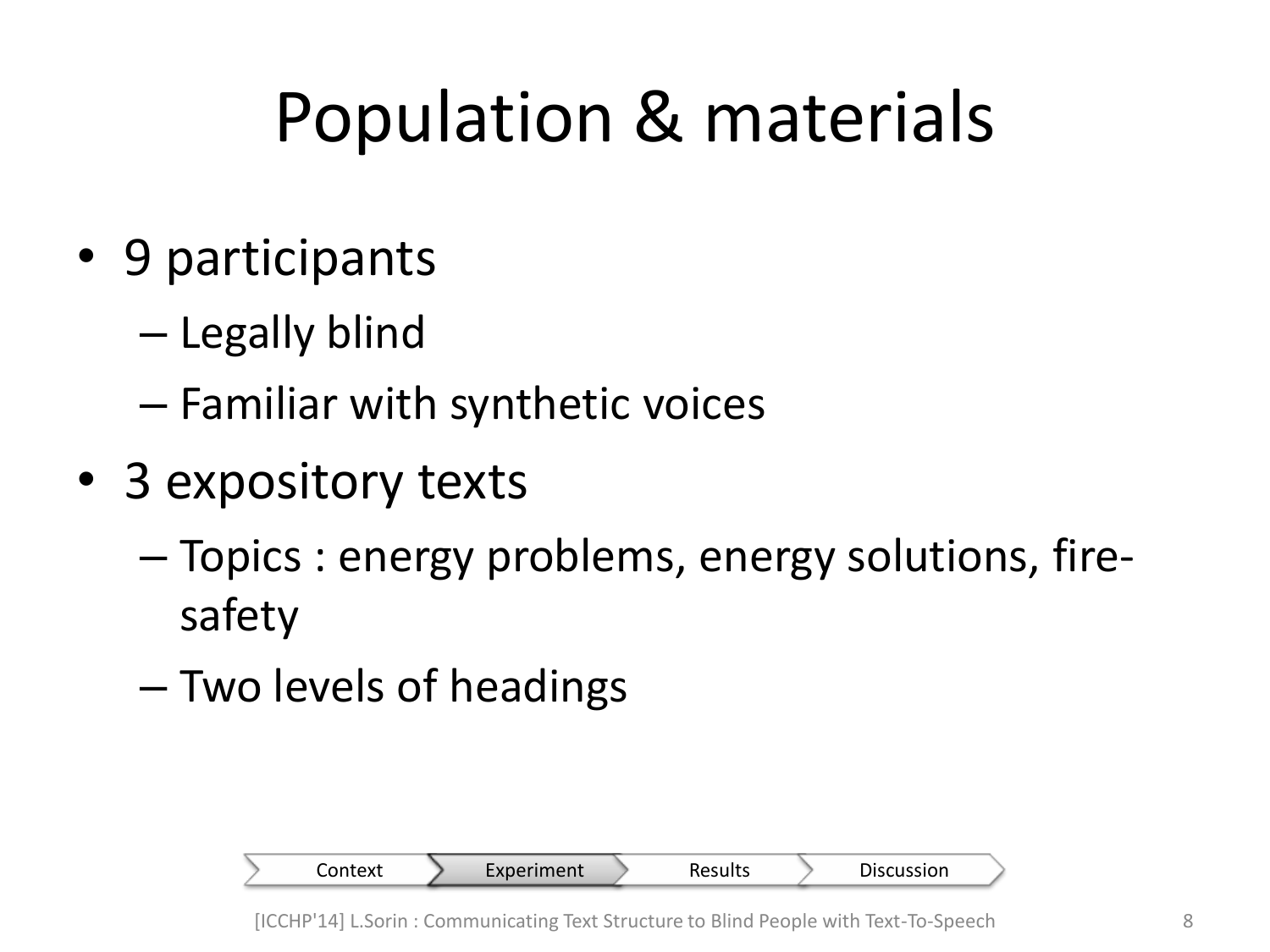### Procedure

- Steps:
	- 1. Instructions
	- 2. Passive listening of one document under one condition (possibility of pausing) [5 min]
	- 3. Outline Recall & Questions
	- *4. Passive listening of one distractor* [2 min]
	- *5. Questions about details of the distracting document*

Final Questionnaire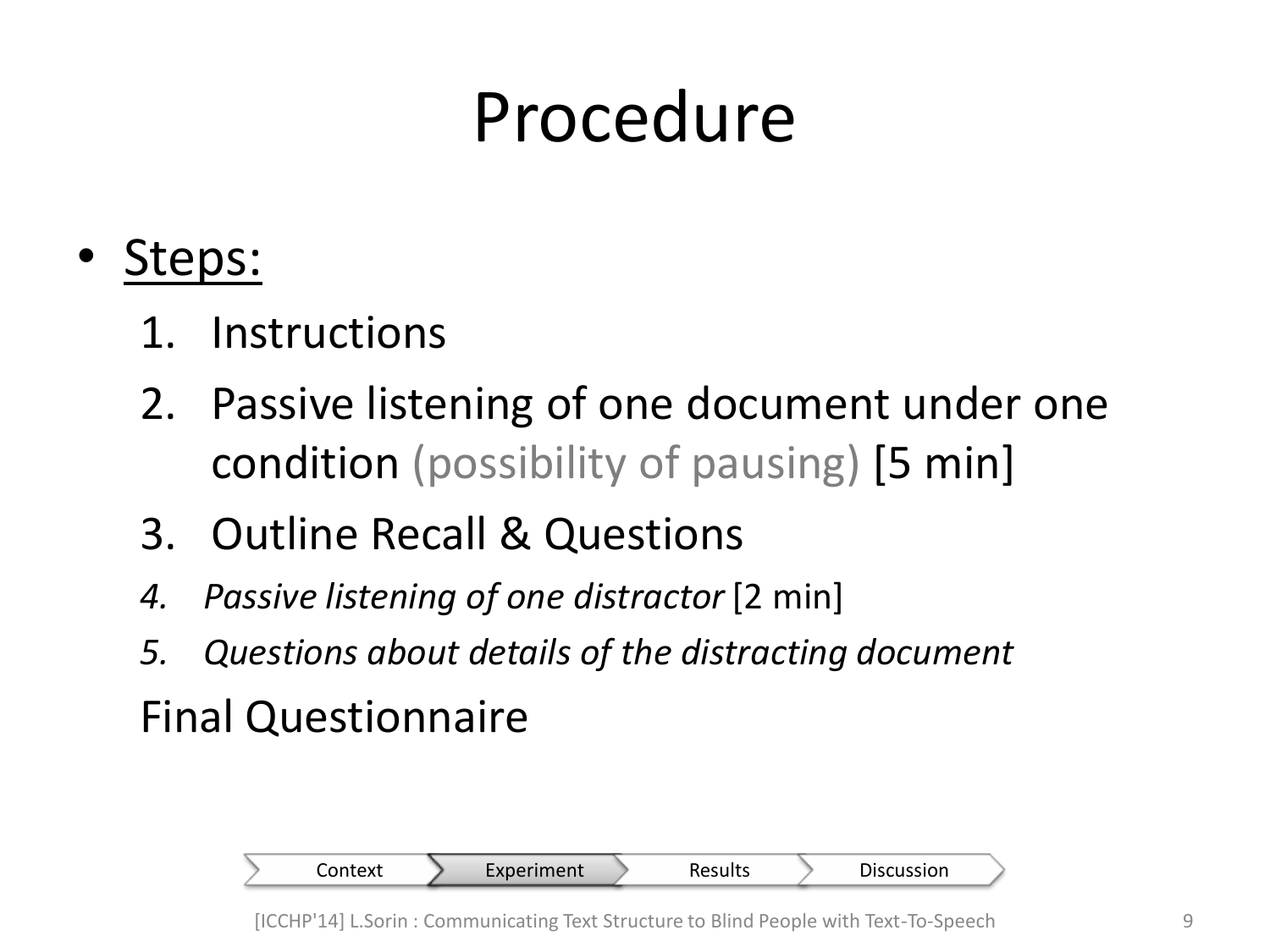### Measurements

- Outline recall
	- $-$  Topics recall : 1 heading = 1 topic
	- Distance to plan
	- Order recall
- Comprehension score
	- 5 questions per document
	- Each answer rated from 0 to 4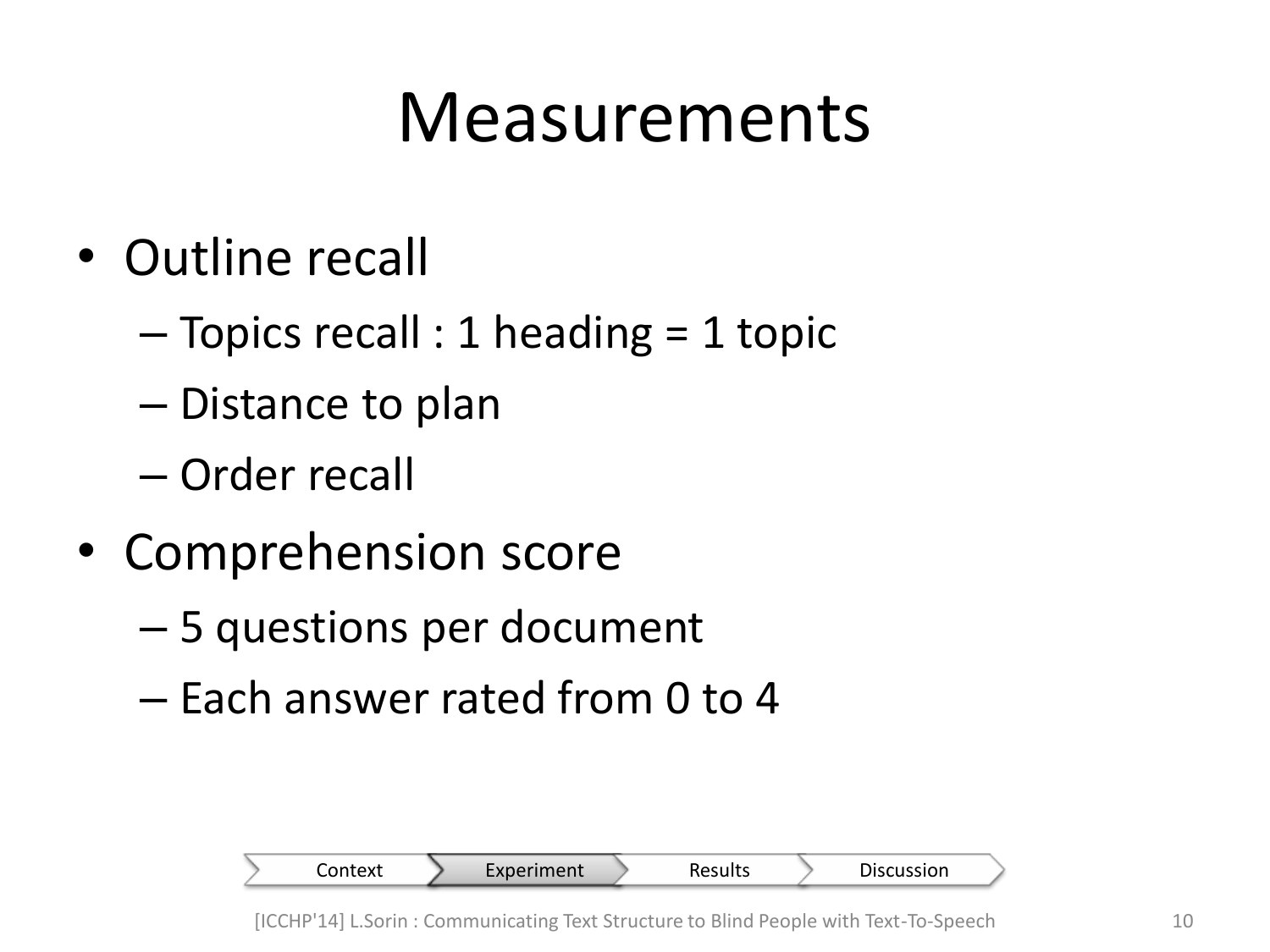

[ICCHP'14] L.Sorin : Communicating Text Structure to Blind People with Text-To-Speech 11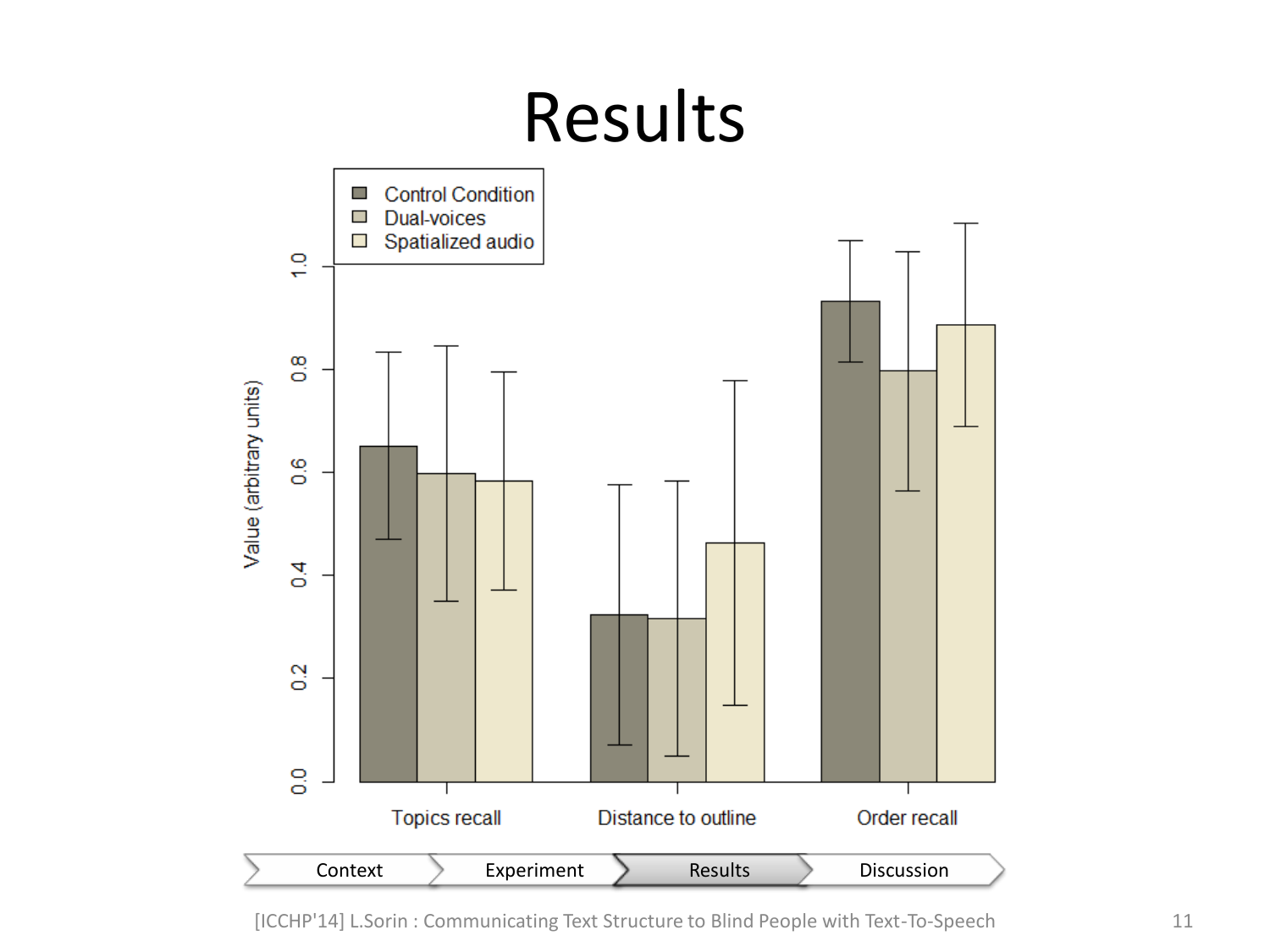### Results



[ICCHP'14] L.Sorin : Communicating Text Structure to Blind People with Text-To-Speech 12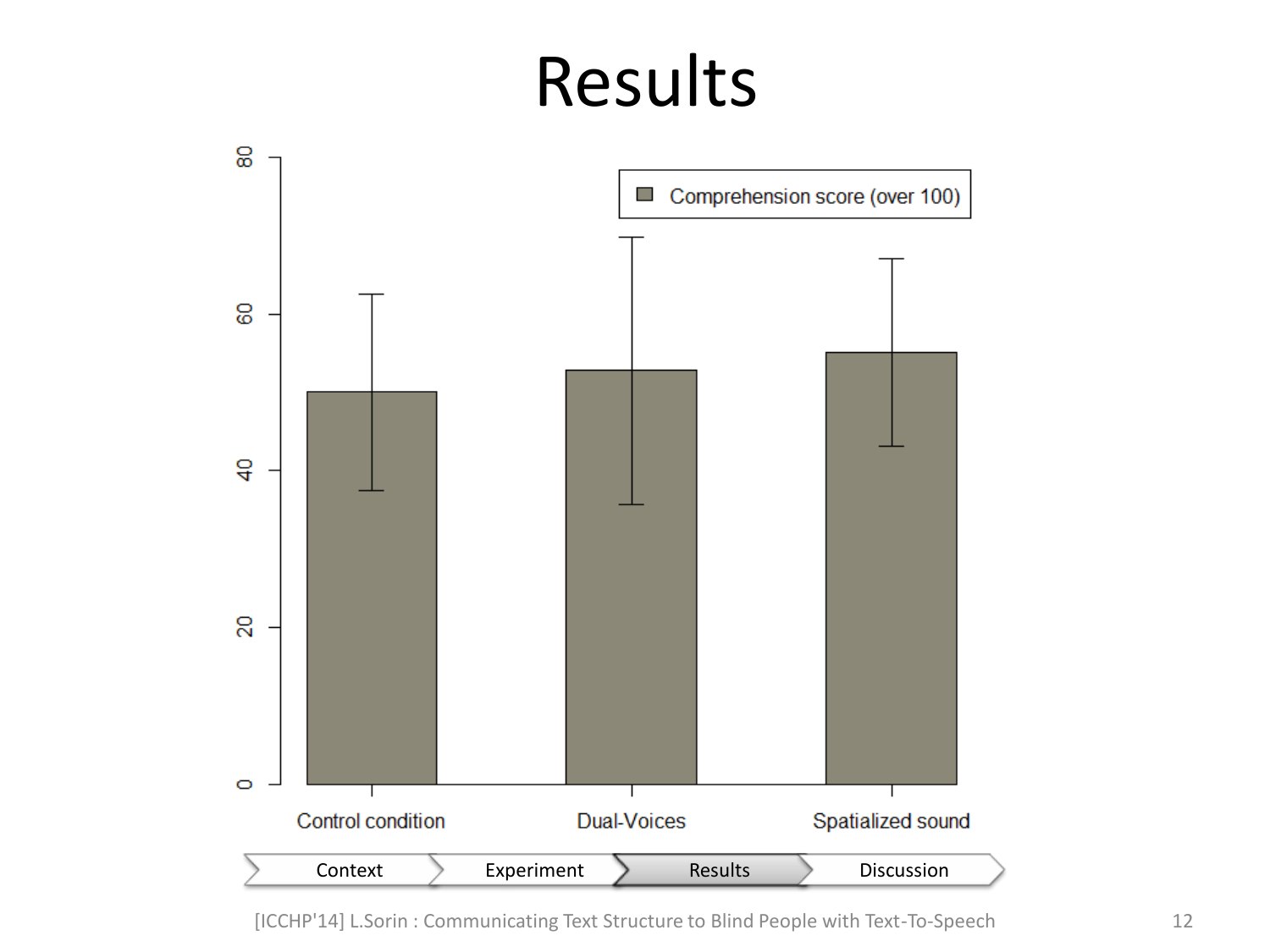# Discussion

- Lack of cognitive load to see a benefit of the tested methods. May be due to :
	- documents complexity
	- task design
	- Reading speed (~170 wpm)
- One document has a better overall performance which induces variability in data
- Lack of statistical power due to the sample size

Context > Experiment > Results > Discussion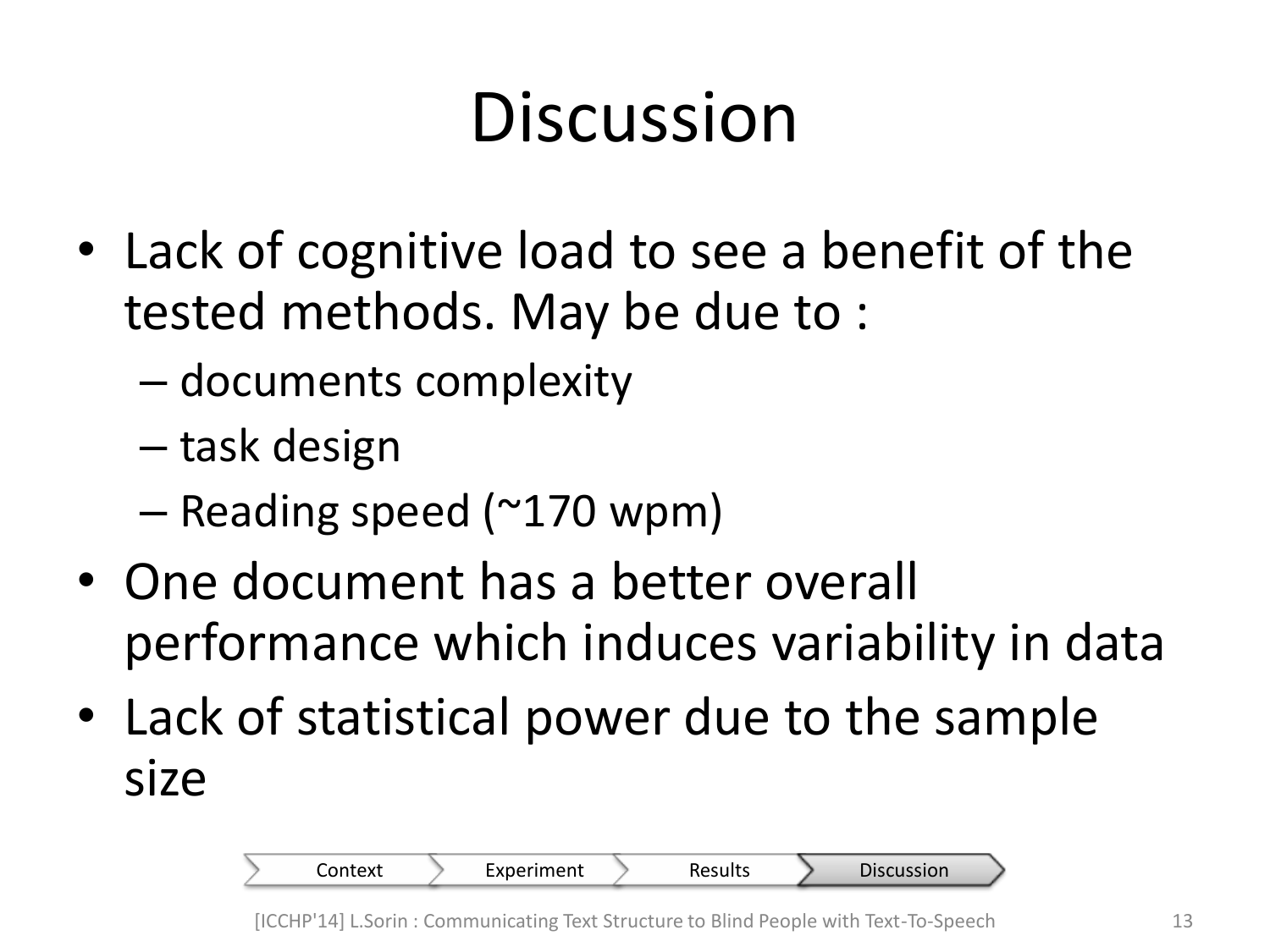# Individual analyses

- (trend) preference correlates with performance
- 3 groups :
	- Neutral
	- 3DS > control
	- 2 voices > control

| Context | Experiment | Results | Discussion |
|---------|------------|---------|------------|
|         |            |         |            |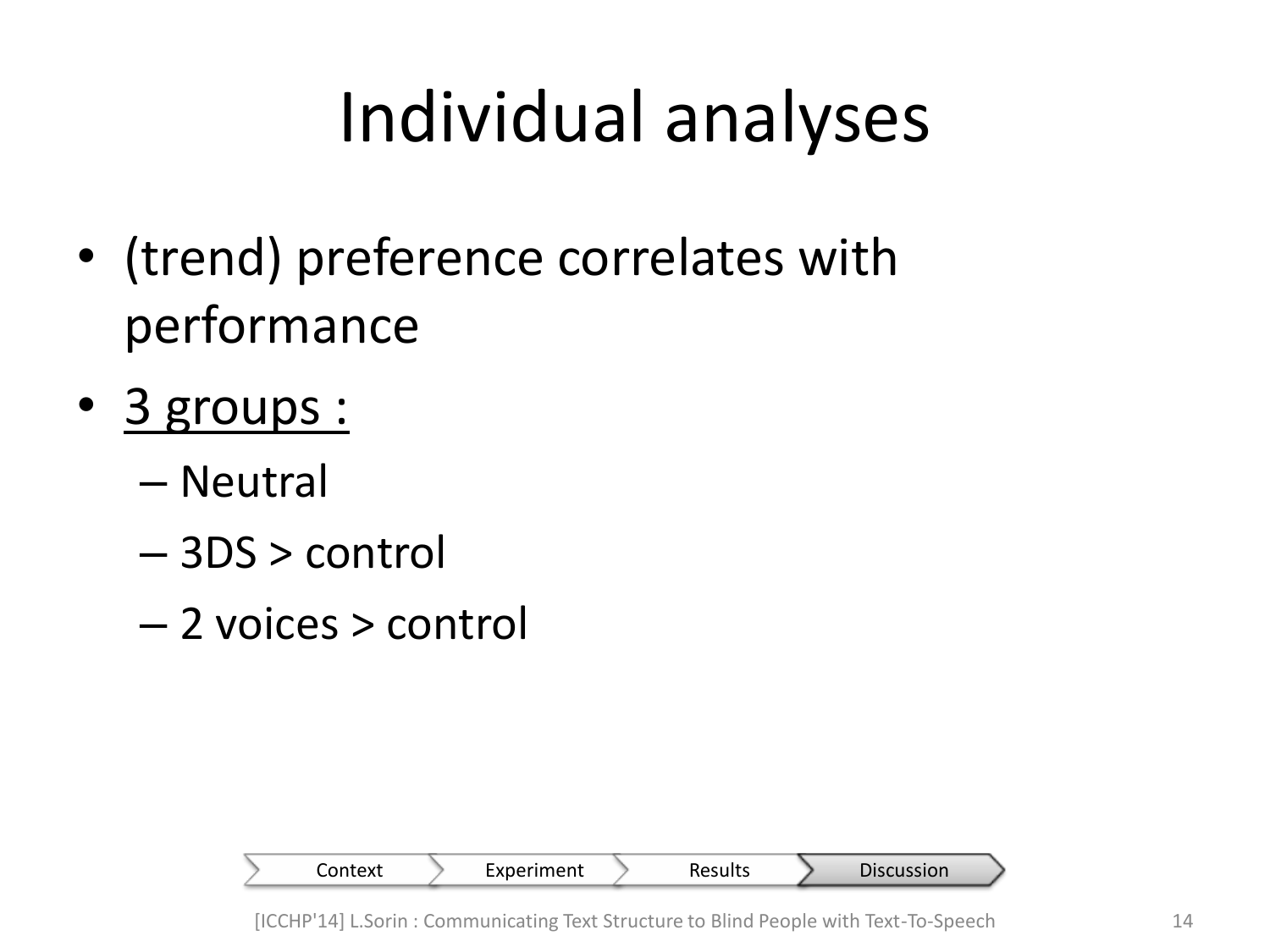## Feedback from the participants

- *S4 : it's good logic…*
- *S3 : I felt a difference, I felt the demarcation*
- *S7 : I knew what the nextcoming content will be about when I heard the headings on the left*
- *S2 : It's a good system…*

| Context | Experiment | Results | Discussion |
|---------|------------|---------|------------|
|         |            |         |            |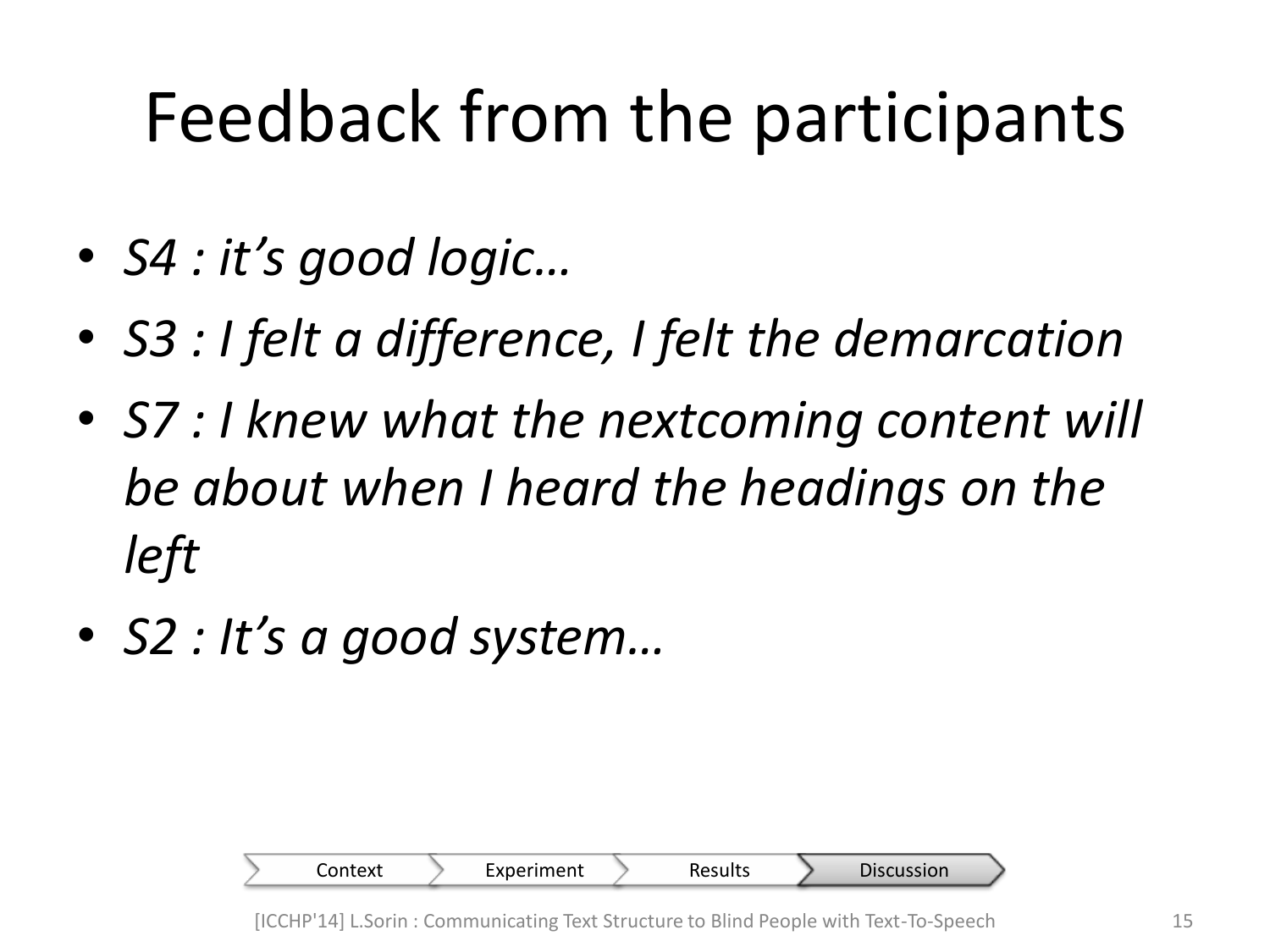# Conclusion & perspectives

- Experimental design issues
- Individual preferences could be important
- Future of the project : restitution of other texts visual properties
	- Paragraph (semantic) breaks
	- Multi-level access